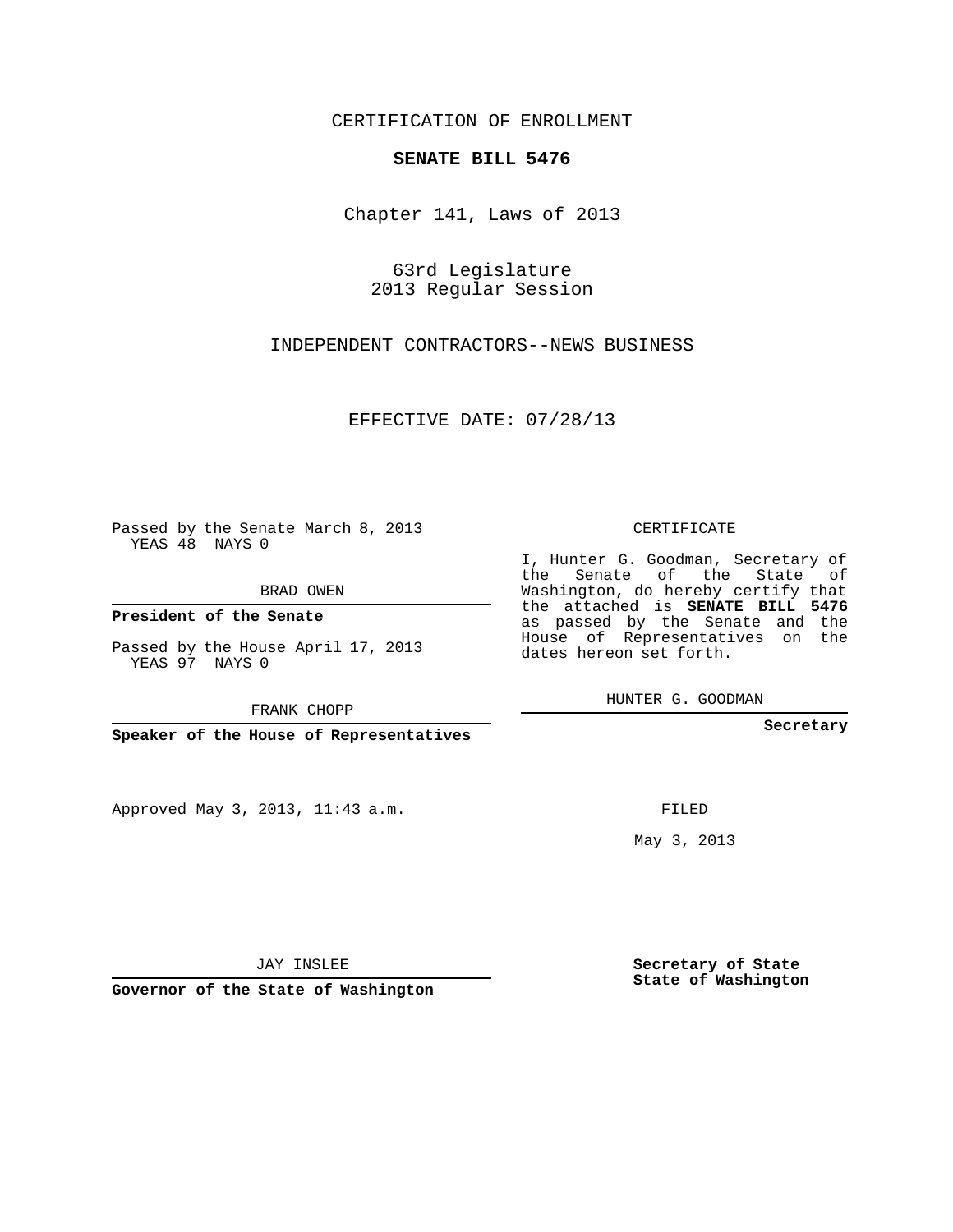## **SENATE BILL 5476** \_\_\_\_\_\_\_\_\_\_\_\_\_\_\_\_\_\_\_\_\_\_\_\_\_\_\_\_\_\_\_\_\_\_\_\_\_\_\_\_\_\_\_\_\_

\_\_\_\_\_\_\_\_\_\_\_\_\_\_\_\_\_\_\_\_\_\_\_\_\_\_\_\_\_\_\_\_\_\_\_\_\_\_\_\_\_\_\_\_\_

Passed Legislature - 2013 Regular Session

**State of Washington 63rd Legislature 2013 Regular Session By** Senators Hewitt, Keiser, Conway, and Holmquist Newbry Read first time 01/31/13. Referred to Committee on Commerce & Labor.

 AN ACT Relating to the employment status of independent contractors in the news business; amending RCW 50.04.240 and 51.12.020; and reenacting and amending RCW 49.46.010.

BE IT ENACTED BY THE LEGISLATURE OF THE STATE OF WASHINGTON:

 **Sec. 1.** RCW 49.46.010 and 2011 1st sp.s. c 43 s 462 are each reenacted and amended to read as follows:

- As used in this chapter:
- (1) "Director" means the director of labor and industries;

(2) "Employ" includes to permit to work;

 (3) "Employee" includes any individual employed by an employer but shall not include:

 (a) Any individual (i) employed as a hand harvest laborer and paid on a piece rate basis in an operation which has been, and is generally and customarily recognized as having been, paid on a piece rate basis in the region of employment; (ii) who commutes daily from his or her permanent residence to the farm on which he or she is employed; and (iii) who has been employed in agriculture less than thirteen weeks 18 during the preceding calendar year;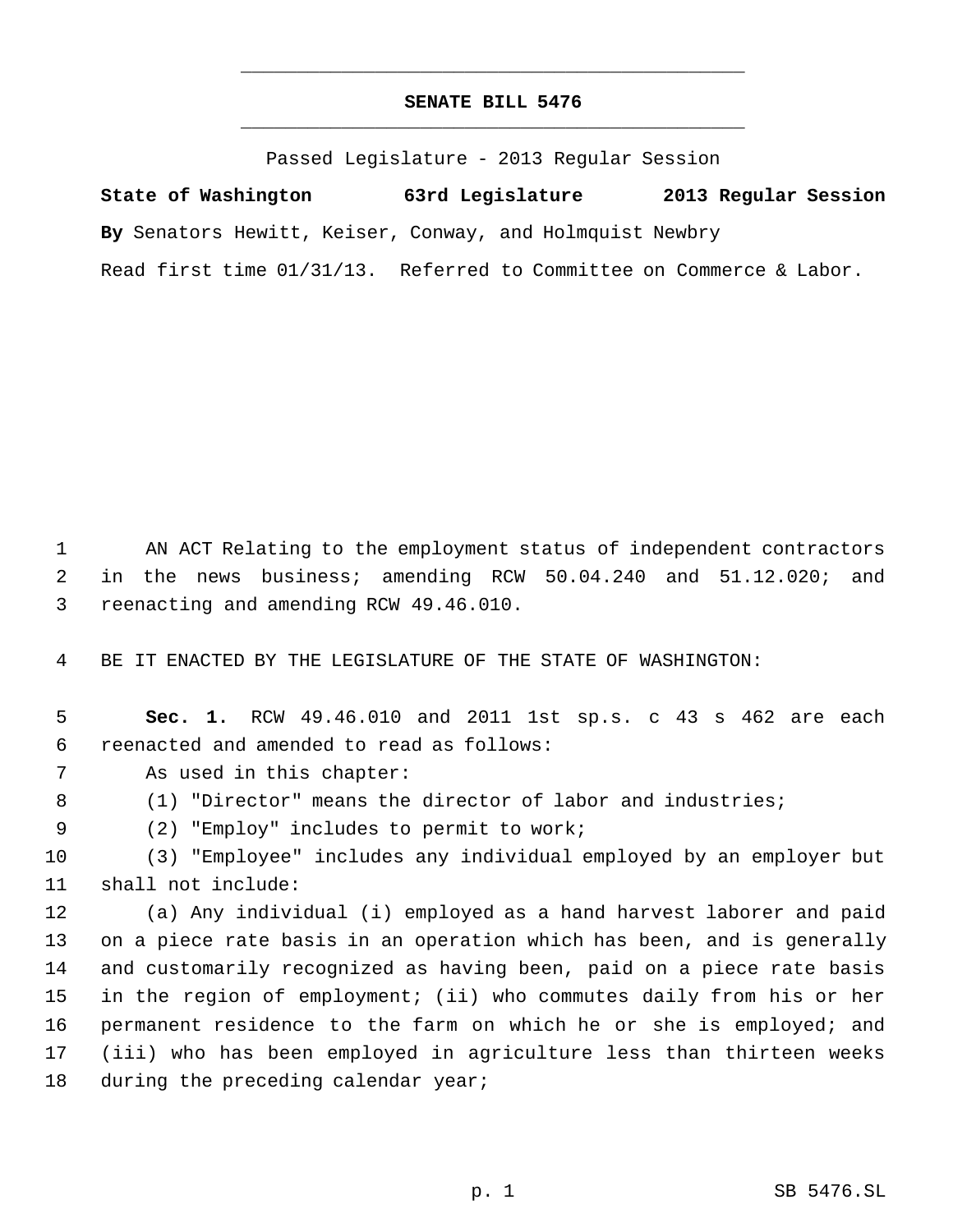(b) Any individual employed in casual labor in or about a private home, unless performed in the course of the employer's trade, business, or profession;

 (c) Any individual employed in a bona fide executive, administrative, or professional capacity or in the capacity of outside salesperson as those terms are defined and delimited by rules of the director. However, those terms shall be defined and delimited by the human resources director pursuant to chapter 41.06 RCW for employees employed under the director of personnel's jurisdiction;

 (d) Any individual engaged in the activities of an educational, charitable, religious, state or local governmental body or agency, or nonprofit organization where the employer-employee relationship does not in fact exist or where the services are rendered to such organizations gratuitously. If the individual receives reimbursement in lieu of compensation for normally incurred out-of-pocket expenses or receives a nominal amount of compensation per unit of voluntary service rendered, an employer-employee relationship is deemed not to exist for the purpose of this section or for purposes of membership or qualification in any state, local government, or publicly supported retirement system other than that provided under chapter 41.24 RCW;

 (e) Any individual employed full time by any state or local governmental body or agency who provides voluntary services but only with regard to the provision of the voluntary services. The voluntary services and any compensation therefor shall not affect or add to qualification, entitlement, or benefit rights under any state, local government, or publicly supported retirement system other than that provided under chapter 41.24 RCW;

28 (f) Any newspaper vendor  $((\theta \cdot \mathbf{r}))$ , carrier, or delivery person 29 selling or distributing newspapers on the street, to offices, to businesses, or from house to house and any freelance news correspondent 31 or "stringer" who, using his or her own equipment, chooses to submit material for publication for free or a fee when such material is published;

 (g) Any carrier subject to regulation by Part 1 of the Interstate Commerce Act;

 (h) Any individual engaged in forest protection and fire prevention activities;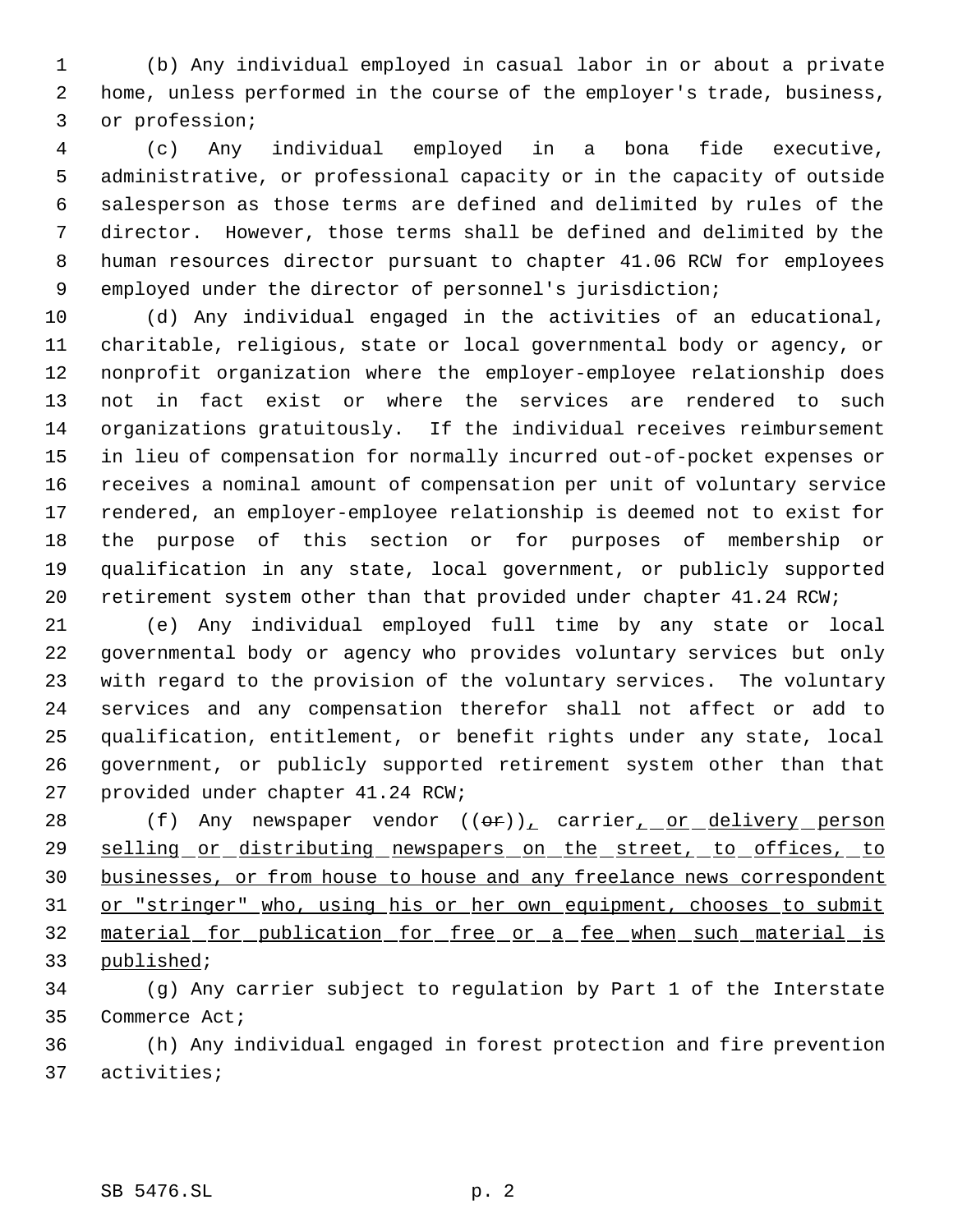(i) Any individual employed by any charitable institution charged with child care responsibilities engaged primarily in the development of character or citizenship or promoting health or physical fitness or providing or sponsoring recreational opportunities or facilities for young people or members of the armed forces of the United States;

 (j) Any individual whose duties require that he or she reside or sleep at the place of his or her employment or who otherwise spends a substantial portion of his or her work time subject to call, and not engaged in the performance of active duties;

 (k) Any resident, inmate, or patient of a state, county, or municipal correctional, detention, treatment or rehabilitative institution;

 (l) Any individual who holds a public elective or appointive office of the state, any county, city, town, municipal corporation or quasi municipal corporation, political subdivision, or any instrumentality thereof, or any employee of the state legislature;

 (m) All vessel operating crews of the Washington state ferries 18 operated by the department of transportation;

 (n) Any individual employed as a seaman on a vessel other than an American vessel;

 (4) "Employer" includes any individual, partnership, association, corporation, business trust, or any person or group of persons acting directly or indirectly in the interest of an employer in relation to an employee;

 (5) "Occupation" means any occupation, service, trade, business, industry, or branch or group of industries or employment or class of employment in which employees are gainfully employed;

 (6) "Retail or service establishment" means an establishment seventy-five percent of whose annual dollar volume of sales of goods or services, or both, is not for resale and is recognized as retail sales or services in the particular industry;

 (7) "Wage" means compensation due to an employee by reason of employment, payable in legal tender of the United States or checks on banks convertible into cash on demand at full face value, subject to such deductions, charges, or allowances as may be permitted by rules of the director.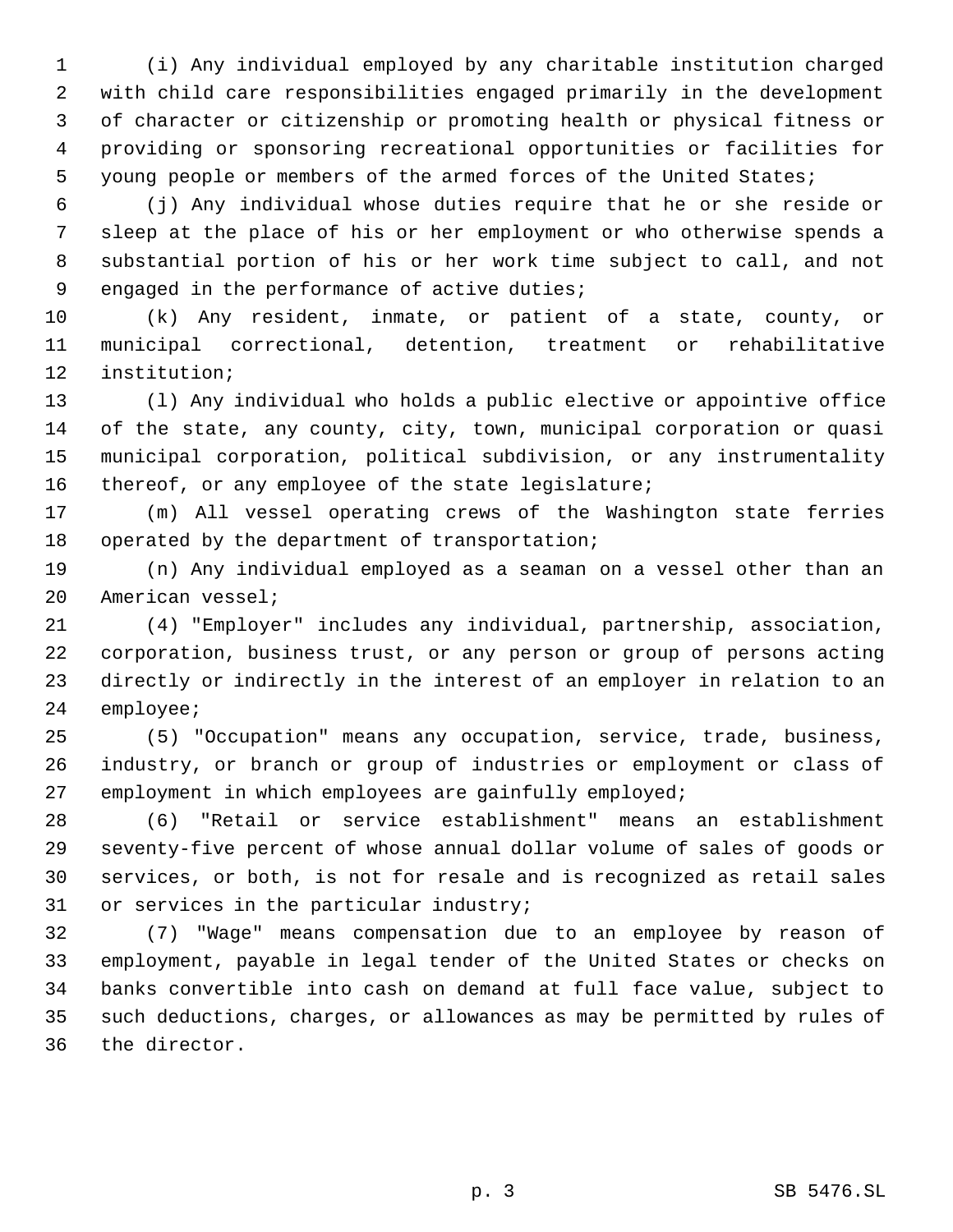**Sec. 2.** RCW 50.04.240 and 2007 c 218 s 85 are each amended to read as follows:

3 The term "employment" shall not include services ((as)) performed 4 by a newspaper vendor, carrier, or delivery person selling or 5 distributing newspapers on the street, to offices, to businesses, or from house to house and any freelance news correspondent or "stringer" who, using his or her own equipment, chooses to submit material for publication for free or a fee when such material is published.

 **Sec. 3.** RCW 51.12.020 and 2009 c 162 s 33 are each amended to read as follows:

 The following are the only employments which shall not be included within the mandatory coverage of this title:

 (1) Any person employed as a domestic servant in a private home by an employer who has less than two employees regularly employed forty or more hours a week in such employment.

 (2) Any person employed to do gardening, maintenance, or repair, in or about the private home of the employer. For the purposes of this subsection, "maintenance" means the work of keeping in proper condition, "repair" means to restore to sound condition after damage, and "private home" means a person's place of residence.

 (3) A person whose employment is not in the course of the trade, business, or profession of his or her employer and is not in or about the private home of the employer.

 (4) Any person performing services in return for aid or sustenance only, received from any religious or charitable organization.

(5) Sole proprietors or partners.

 (6) Any child under eighteen years of age employed by his or her parent or parents in agricultural activities on the family farm.

 (7) Jockeys while participating in or preparing horses for race meets licensed by the Washington horse racing commission pursuant to chapter 67.16 RCW.

 (8)(a) Except as otherwise provided in (b) of this subsection, any bona fide officer of a corporation voluntarily elected or voluntarily appointed in accordance with the articles of incorporation or bylaws of the corporation, who at all times during the period involved is also a bona fide director, and who is also a shareholder of the corporation. Only such officers who exercise substantial control in the daily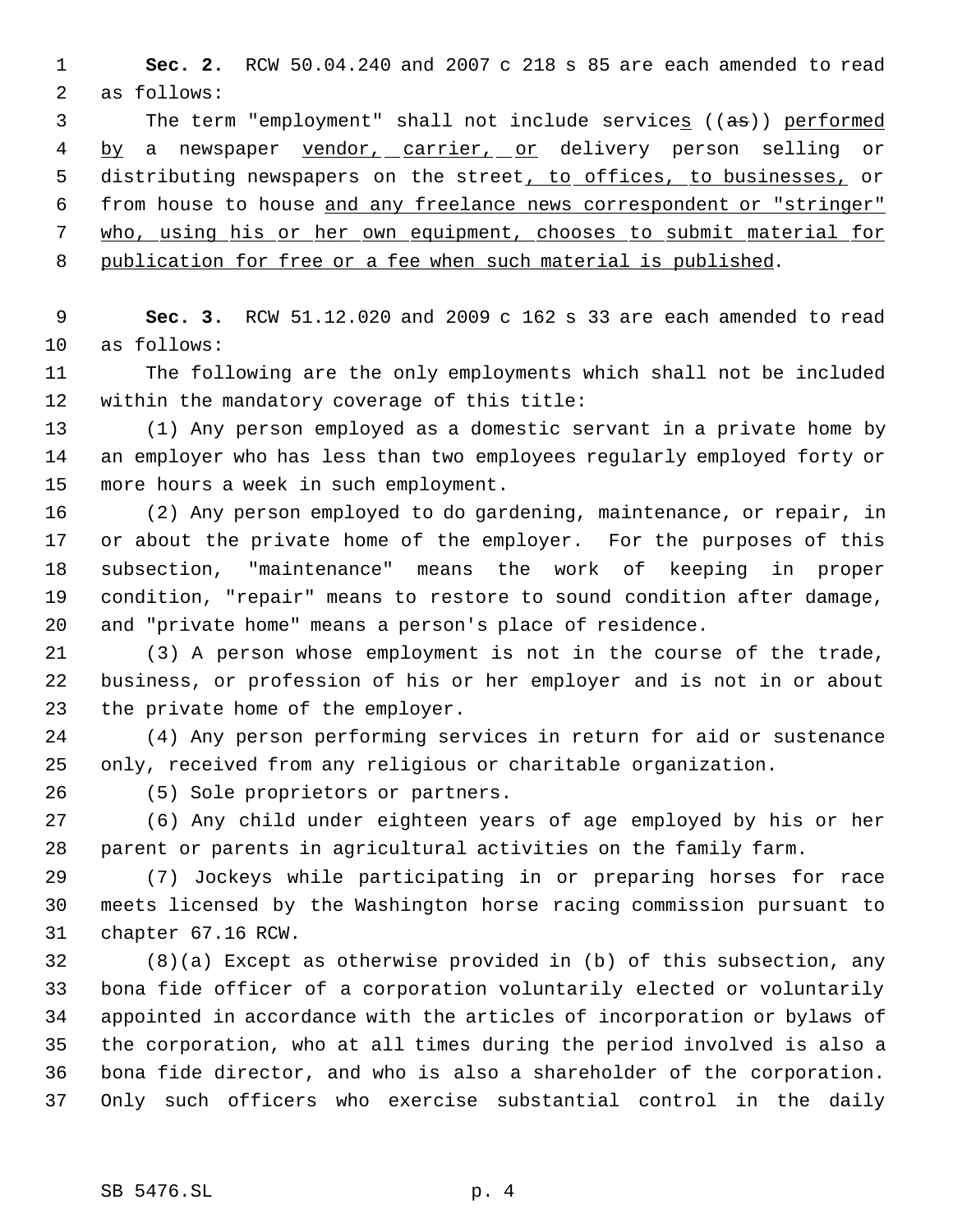management of the corporation and whose primary responsibilities do not include the performance of manual labor are included within this subsection.

 (b) Alternatively, a corporation that is not a "public company" as 5 defined in RCW 23B.01.400( $(+24)$ )) may exempt eight or fewer bona fide officers, who are voluntarily elected or voluntarily appointed in accordance with the articles of incorporation or bylaws of the corporation and who exercise substantial control in the daily management of the corporation, from coverage under this title without regard to the officers' performance of manual labor if the exempted officer is a shareholder of the corporation, or may exempt any number of officers if all the exempted officers are related by blood within the third degree or marriage. If a corporation that is not a "public company" elects to be covered under subsection (8)(a) of this section, the corporation's election must be made on a form prescribed by the department and under such reasonable rules as the department may adopt.

 (c) Determinations respecting the status of persons performing services for a corporation shall be made, in part, by reference to Title 23B RCW and to compliance by the corporation with its own articles of incorporation and bylaws. For the purpose of determining coverage under this title, substance shall control over form, and mandatory coverage under this title shall extend to all workers of this state, regardless of honorary titles conferred upon those actually serving as workers.

 (d) A corporation may elect to cover officers who are exempted by this subsection in the manner provided by RCW 51.12.110.

 (9) Services rendered by a musician or entertainer under a contract with a purchaser of the services, for a specific engagement or engagements when such musician or entertainer performs no other duties for the purchaser and is not regularly and continuously employed by the purchaser. A purchaser does not include the leader of a group or recognized entity who employs other than on a casual basis musicians or entertainers.

34 (10) Services performed by a newspaper vendor, carrier, or delivery 35 person selling or distributing newspapers on the street, to offices, to 36 businesses, or from house to house and any freelance news correspondent 37 or "stringer" who, using his or her own equipment, chooses to submit